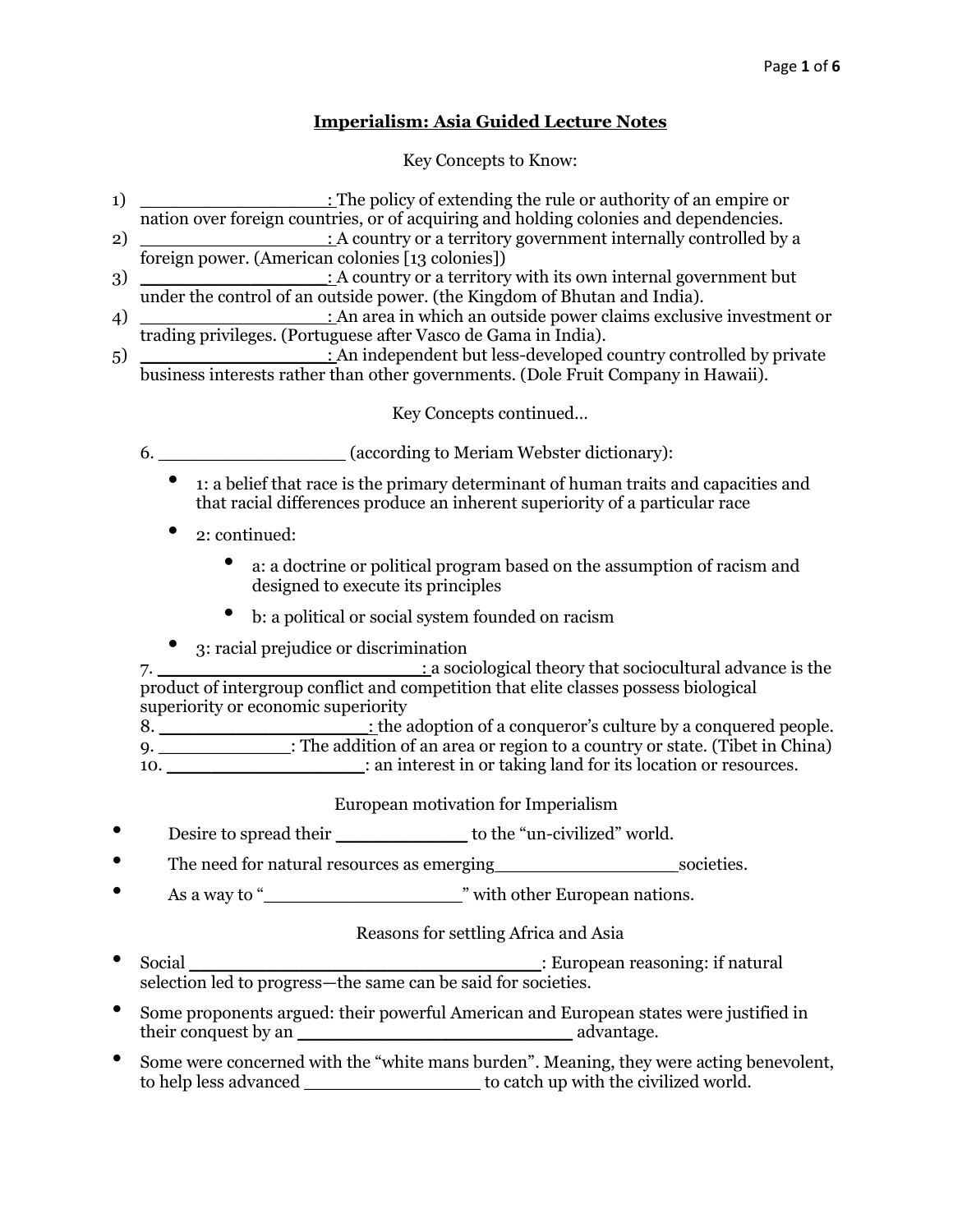- Britain has invaded all but 22 countries in its history.
- "The sun never sets on the British Empire."

### Ottoman Empire

- \_\_\_\_\_\_\_\_\_\_\_\_\_\_\_\_\_\_\_\_\_ War
	- Russia wanted access to the \_\_\_\_\_\_\_\_\_\_\_ and control of Eastern Orthodox Christian lands—including claims for Palestine.
	- Britain and France send aid to the \_\_\_\_\_\_\_\_\_\_\_\_\_\_\_\_\_\_\_\_ Empire.
	- Ottoman Empire wins.
		- Russia is technologically behind.
	- This war has modern guns (machine guns mounted on wheeled carts), and trench warfare.

### Europeans Colonize Asia

- Portuguese and the Dutch were the first to branch out into \_\_\_\_\_\_\_\_\_\_\_\_\_
- Portuguese, Dutch, French stayed along the \_\_\_\_\_\_\_\_\_\_\_\_\_\_ for trade
- Great Britain was more aggressive at settling the regions.
- The British East India Trade Company (BEIC) subdued the Mughal Empire.
	- Traded cotton, spices, tea, and \_\_\_\_\_\_\_\_\_\_\_\_\_.
- Opium was bought in South Asia and sold to China. \_\_\_\_\_\_\_\_\_\_\_\_\_\_\_\_\_\_ began to flow out of China, making Britain very wealthy.

# Subduing the Mughals, India

- The British East India Company (BEIC) was able to overpower the Mughals with their \_\_\_\_\_\_\_\_\_\_\_\_\_\_\_\_\_, guns, and cannons.
- Mughal Empire over time as the BEIC earned more trade with Indian cities.
	- Offered Indian cities military protection, tax collection, and administration to local rulers in exchange for access to trade.
- To run India, the British used a combination of native **and soldiers** and soldiers  $(called \_$ .

### India continued

- Mismanagement: experienced outbreaks of \_\_\_\_\_\_\_\_\_\_\_\_ and \_\_\_\_\_\_\_\_\_\_\_\_\_
- "White Mans Burden" brought schools, hospitals, and improved food distribution.
- Trade brought \_\_\_\_\_\_\_\_\_\_\_\_\_\_\_\_\_\_ and \_\_\_\_\_\_\_\_\_\_\_\_\_\_\_\_\_\_\_\_\_\_\_.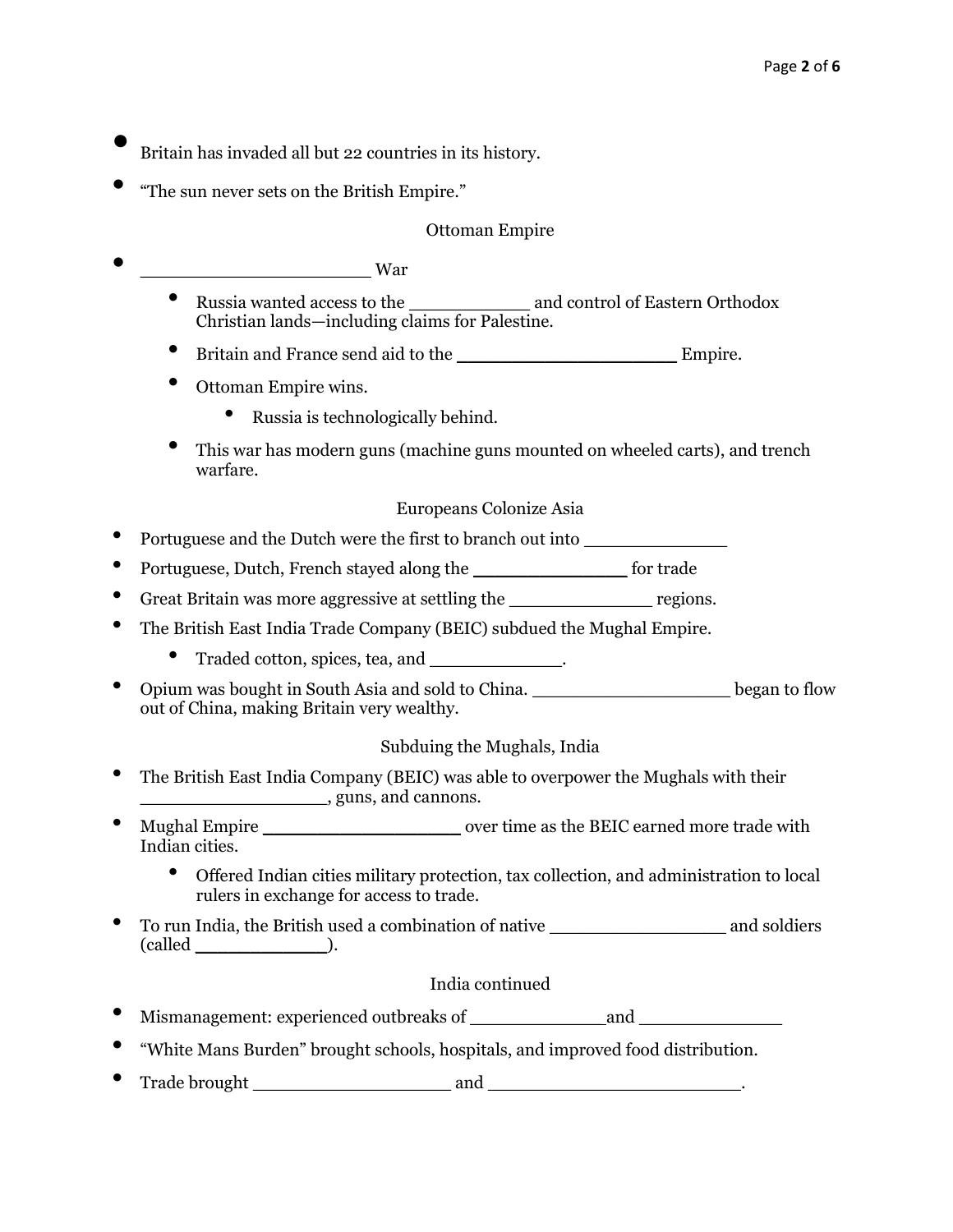- \_\_\_\_\_\_\_\_\_\_\_\_\_\_\_\_\_\_\_\_ and \_\_\_\_\_\_\_\_\_\_\_\_\_\_\_\_\_\_\_\_ make Britain rich.
- India called the "<br>  $\blacksquare$  of the British Empire for over 90 years.

Resistance: Indian Revolt of 1857 (Sepoy Mutiny)

Background Information:

- 1820: \_\_\_\_\_\_\_\_\_\_\_\_\_\_\_\_\_\_\_\_\_\_ start to introduce Western ideas into India
	- Hindu princely estates formed alliances with the British
		- Old Indian Aristocracy being replaced with British officials.
	- Introduction of
		- Brahmins were losing key positions in society.
	- \_\_\_\_\_\_\_\_\_\_\_\_\_\_\_\_\_\_\_\_\_\_\_\_\_\_\_\_
		- Challenges both Hindu and Muslim beliefs.
	- Emancipation of
		- Widows could remarry.
	- Widespread belief of the \_\_\_\_\_\_\_\_\_\_\_\_\_\_\_\_\_\_\_\_ of the Caste System.
- with the British is on the rise over time.

Resistance: Indian Revolt of 1857 (Sepoy Mutiny)

- The \_\_\_\_\_\_\_\_\_\_\_\_\_\_\_ at this time period requires a soldier to rip the cartridge with their teeth to load the gun.
- Hindu belief: do not eat \_\_\_\_\_\_\_\_\_\_\_\_. (cows are holy animals)
- Muslim belief: do not eat (pigs are considered "dirty" or impure).
- The "Spark": Rumor: The British soaked the with beef and pork fat.
	- Historians argue over the authenticity of this rumor.
	- Consequence: damage is already done. British seen as racially arrogant. This was the "last straw".

Resistance: Indian Revolt of 1857 (Sepoy Mutiny)

- The Rebellion:
	- Several Sepoy soldiers shot their British officers.
	- soldiers start to gather in Delhi.
	- The aged Mughal Emperor The aged Mughal Emperor only) restored to power (primarily in the Northern parts of India).
- British Response:
	- Used modern guns and cannons to suppress the \_\_\_\_\_\_\_\_\_\_\_\_\_\_\_\_\_\_\_\_\_\_\_\_\_.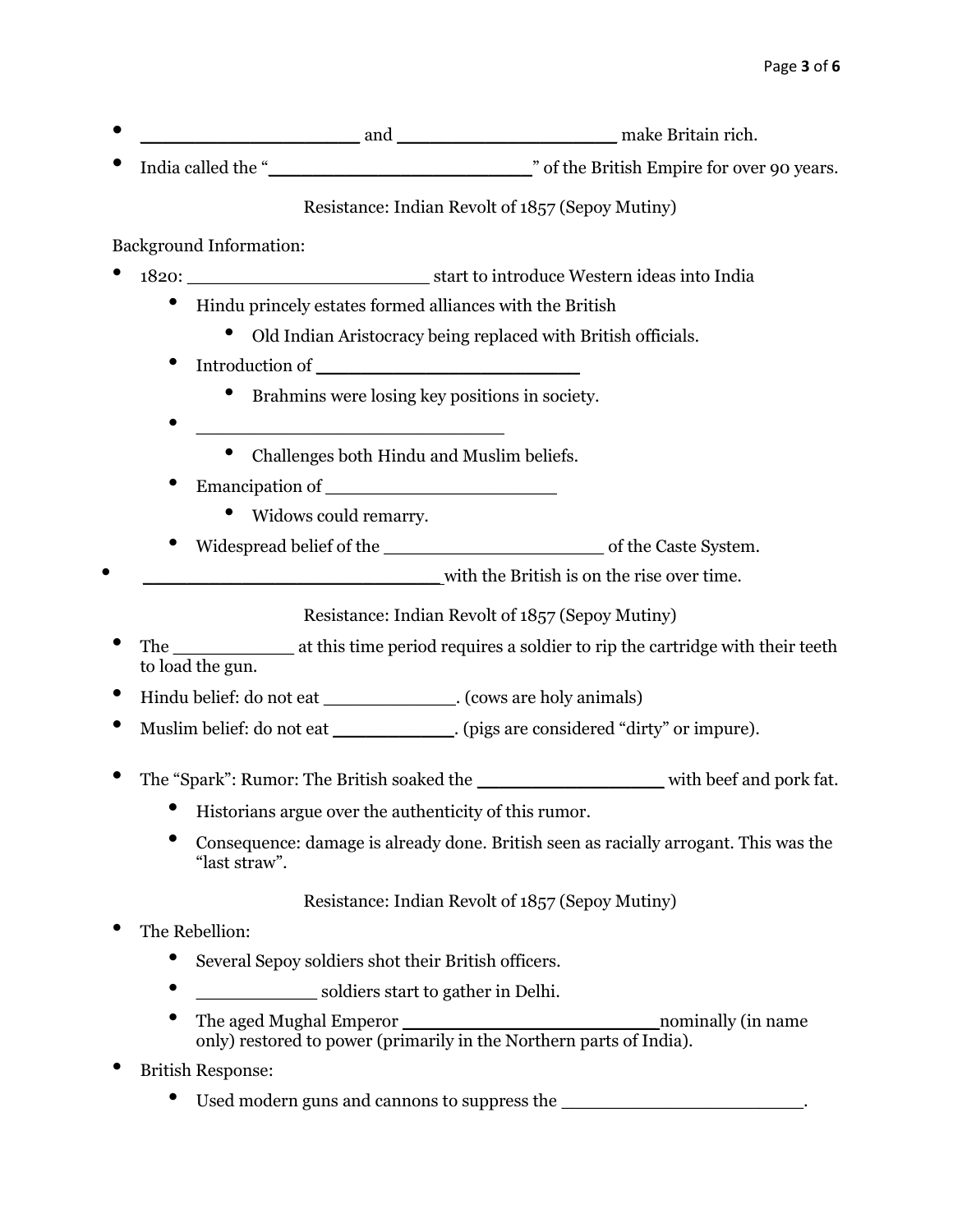### Indian Revolt Continued

- Consequence of the Indian Revolt
	- **The East India Trade Company in India.** 
		- British government: Direct control of India.
	- Establishes a \_\_\_\_\_\_\_\_\_\_\_\_\_\_\_\_ with Indian representation.
		- This will lead to nationalistic movements later.

# Subduing China

- Trade goods: \_\_\_\_\_\_\_\_\_\_\_\_\_\_\_\_\_\_\_\_\_\_\_\_\_\_\_\_\_\_\_\_\_\_\_\_\_\_\_\_\_\_\_\_\_. • \_\_\_\_\_\_\_\_\_\_\_\_\_\_\_\_\_\_\_\_\_\_\_\_\_\_\_\_\_\_\_\_\_\_ viewed themselves as the middle kingdom
- surrounded by barbarians with nothing to offer China.
	- Motivation for the creation of the Canton System.
		- Chinese government limited foreign \_\_\_\_\_\_\_\_\_\_\_\_\_\_\_\_\_\_\_\_\_\_\_\_ to a few ports, the most important being Canton.
		- Merchants were only allowed to purchase Chinese gold with silver bullion.
- Western diplomats noticed a \_\_\_\_\_\_\_\_\_\_\_\_\_\_\_\_\_\_\_\_\_\_\_\_\_\_\_\_ with China and tried to get China to open up their interior to trade.
	- China said no.
	- To remedy this, the British turned to \_\_\_\_\_\_\_\_\_\_\_\_\_. A highly addictive drug that was used for recreational use.
	- British make a lot of money getting the Chinese population addicted to Opium.

### Southeast Asia

- Dutch, French, German, British, and American corporations and governments set up business in Southeast Asia.
- Commodities: \_\_\_\_\_\_\_\_\_\_\_\_\_\_\_\_\_\_\_\_\_\_\_\_\_\_\_\_\_\_\_\_\_\_\_, and other \_\_\_\_\_\_\_\_\_\_\_\_\_\_\_\_\_were extracted and traded.

### Resistance: China—Opium Wars

- First Opium War (1839-1842)
	- \_\_\_\_\_\_\_\_\_\_\_\_\_\_\_\_ Dynasty vs. Britain.
	- British traders illegally brought \_\_\_\_\_\_\_\_\_\_\_\_\_\_ into China that was produced in India.
	- Caused widespread \_\_\_\_\_\_\_\_\_\_\_\_\_\_\_\_\_\_\_\_\_\_\_\_\_\_\_ (social and economic issues)
	- British stored Opium in \_\_\_\_\_\_\_\_\_\_\_ located in Canton (modern day Guangzhou).
	- Legal disputes between China and Britain
		- British soldiers were committing crimes including \_\_\_\_\_\_\_\_\_\_\_\_\_\_ in China, but Britain did not want their soldiers processed under the Chinese legal system. (tensions continue to rise over time)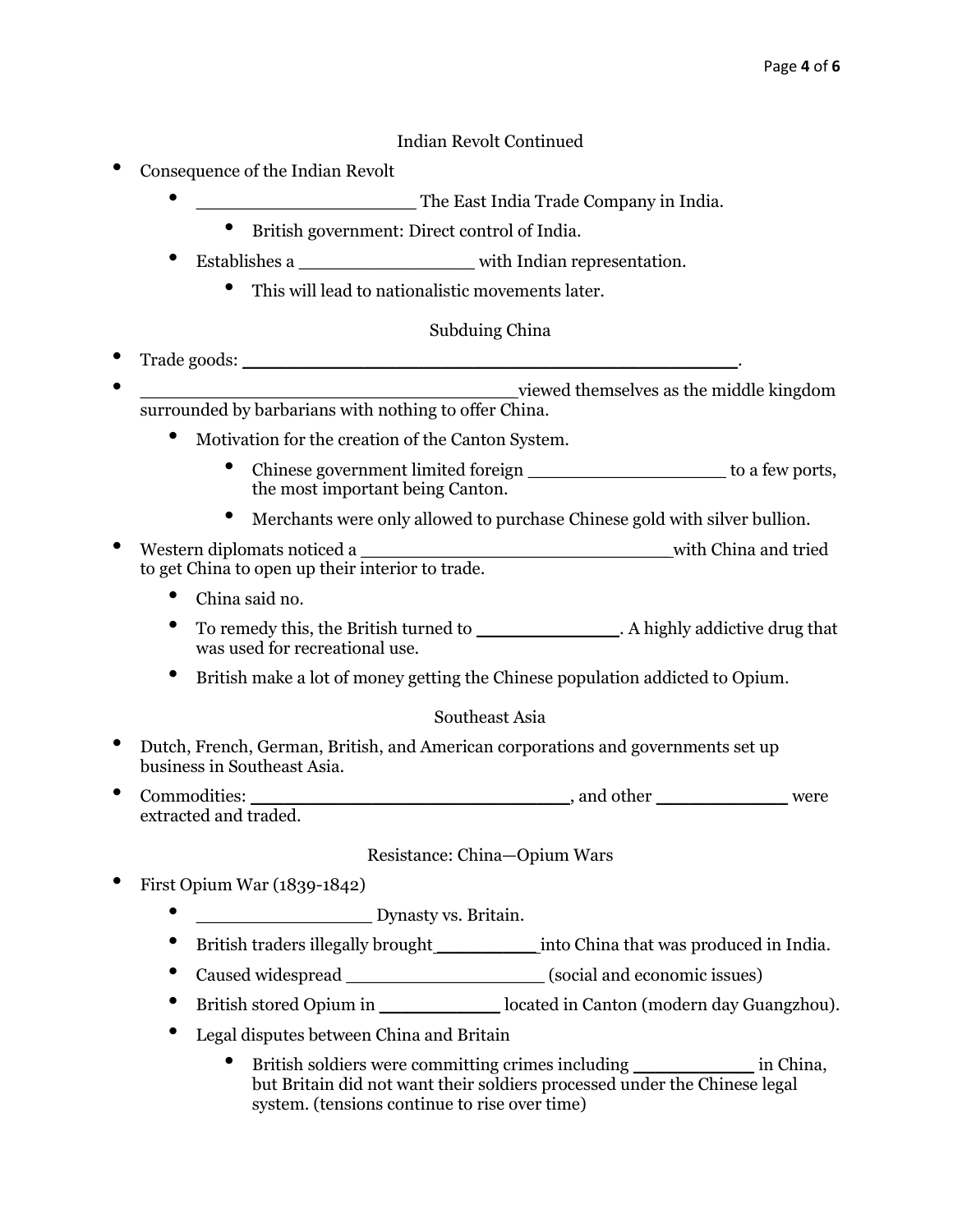# Resistance: China—Opium Wars

- China \_\_\_\_\_\_\_\_\_\_\_\_\_\_\_\_\_\_\_\_\_\_ the Pearl River to Canton and destroys the British warehouses in Canton, 1839.
	- Britain stops the blockade with their ships and take Canton and Nanjing.
		- Britain wins.
- Treaty of
	- Britain gains indemnity (protection money) from China.
	- Britain gains control of \_\_\_\_\_\_\_\_\_\_\_\_\_\_\_\_, Shanghai, and three other port cities.
	- Britain controls trade and allows other western powers the same trade \_\_\_\_\_\_\_\_\_.

## Resistance: China—Opium Wars

- Second Opium War (1850's-1860's)
	- Qing Dynasty vs. Britain and \_\_\_\_\_\_\_\_\_\_\_\_
	- Chinese uprising against the British
		- Leads to France helping the British.
			- French send \_\_\_\_\_\_\_\_\_\_\_\_\_\_\_\_\_ and soldiers.
- Britain and France win
- \_\_\_\_\_\_\_\_\_\_\_\_\_\_\_\_\_\_\_\_\_\_\_\_\_\_\_\_\_\_\_\_\_\_\_\_\_\_\_\_\_\_\_\_
	- Provide residence in Beijing for foreign envoys
	- Opens several more ports to western trade and residence
	- Opens interior China to trade and travel for Westerners
	- Freedom of movement for Christian

### Resistance: China—Boxer Rebellion, 1900

- Up risers called "\_\_\_\_\_\_\_\_\_\_\_\_" because they performed physical exercises that would make them think they could bullets.
- Boxers surround Beijing in an attempt to stop Western and Japanese influences from spreading into China.
- International response
	- International forces sent in to stop (including the United States).
- Results:
	- Rebellion ended in Chinese defeat
	- The Qing Dynasty became
	- Foreign influence in China continued.
	- 1911: Qing Dynasty replaced with a Republic.